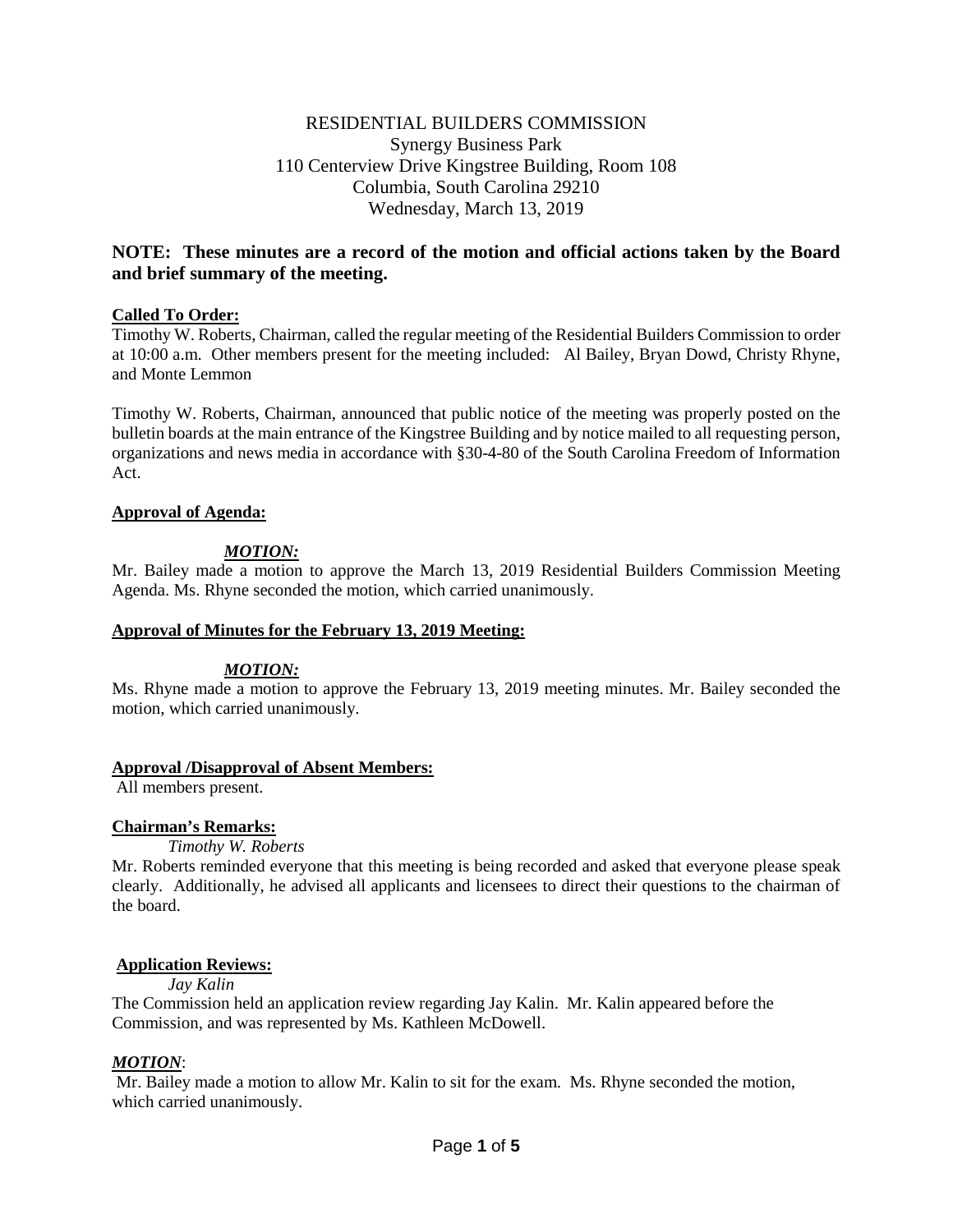## *William Strait*

The Commission held an application review regarding Mr. William Strait. Mr. Strait appeared before the Commission and was represented by Mr. Cliff Welch.

## *MOTION*:

Mr. Dillard made a motion to allow Mr. Strait to sit for the exam. Ms. Rhyne seconded the motion, which carried unanimously.

#### *Jerry Tabor*

The Commission held an application review regarding Jerry Tabor. Mr. Tabor appeared before the Commission and waived his right to counsel.

## *MOTION*:

Mr. Dillard made a motion to enter into executive session to receive legal advice regarding Mr. Tabor's application. Ms. Rhyne seconded the motion, which carried unanimously.

## *MOTION*:

Mr. Bailey made a motion to exit executive session after receiving legal advice regarding Mr. Tabor's application. Mr. Dowd seconded the motion, which carried unanimously.

#### *MOTION*:

Mr. Dowd made a motion to defer action on Mr. Tabor's application at this time. Ms. Rhyne seconded the motion, which carried unanimously.

#### *Vladislav Arsenenko*

The Commission held an application review regarding Vladislav Arsenenko. Mr. Arsenenko appeared before the Commission and waived his right to counsel.

#### *MOTION*:

Mr. Dowd made a motion to deny Mr. Arsenenko's application at this time due to lack of experience. Ms. Rhyne seconded the motion, which carried unanimously.

#### *Troy Gandee*

The Commission held an application review regarding Troy Gandee. Mr. Gandee appeared before the Commission and waived his right to counsel.

## *MOTION*:

Mr. Bailey made a motion to deny Mr. Gandee;s request to sit for the exam. Mr. Dowd seconded the motion, which carried unanimously.

#### *James Floyd*

The Commission held an application review regarding James Floyd. Mr. Floyd appeared before the Commission and waived his right to counsel.

## *MOTION*:

Mr. Dowd made a motion to allow Mr. Floyd to sit for the exam. Ms. Rhyne seconded the motion, which carried unanimously.

#### *James Major*

The Commission held an application review regarding James Major. Mr. Major appeared before the Commission and waived his right to counsel. He presented a witness Mr. James W. Major.

## *MOTION*:

Mr. Dillard made a motion to allow Mr. Major to sit for the exam. Mr. Lemmon seconded the motion, which carried unanimously.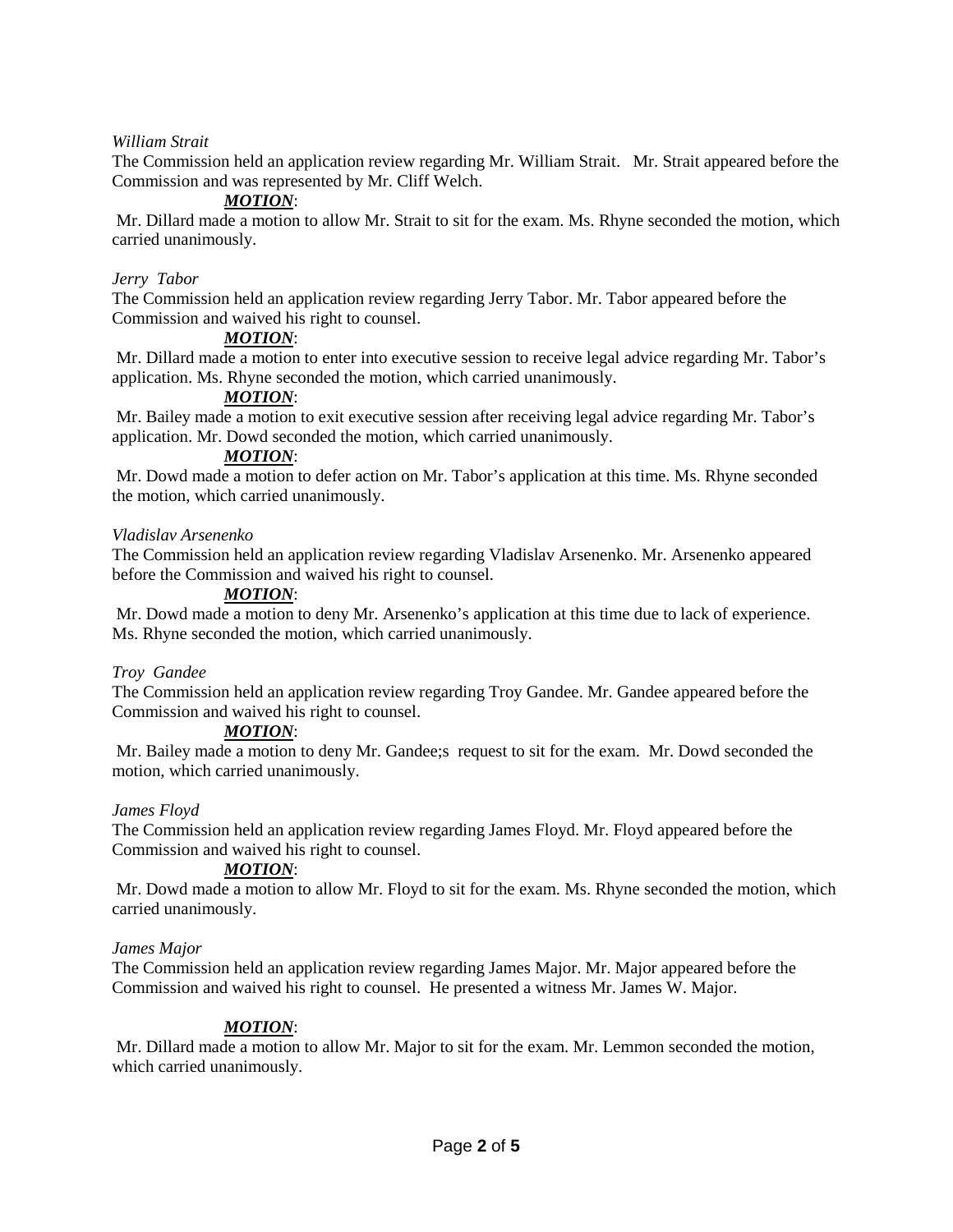#### *Andrew Reese*

Mr. Reese did not appear before the Commission.

## *MOTION*:

No motions were made.

#### *Morgan Loch Jr.*

The Commission held an application review regarding Mr. Morgan Loch. Mr. Loch appeared before the Commission and waived his right to counsel.

## *MOTION*:

Ms. Rhyne made a motion to allow Mr. Loch to sit for the exam. Mr. Bailey seconded the motion, which carried unanimously.

#### **Memorandum of Agreement:**

*Patrick McCall Case no 2017-723*

Mr. Patrick McCall was present and represented by Mr. Lester M. Bell, Jr. Esq. The State was represented by Mr. Kyle Tennis, Esq. Mr. Tennis requested that the Commission accept the Memorandum of Agreement (MOA).

## **MOTION:**

Mr. Bailey made a motion to accept the MOA and assess a total fine of \$1,750.00 to be paid within 60 days from the date of the final order. Mr. Dowd seconded the motion which carried unanimously.

## *Gregory Payne*

The Commission held an application review regarding Mr. Gregory Payne. Mr. Payne appeared before the Commission and waived his right to counsel.

## *MOTION*:

Mr. Dillard made a motion to allow Mr. Payne to sit for the exam. Mr. Bailey seconded the motion, which carried unanimously.

#### *Avery Robinson*

The Commission held an application review regarding Mr. Avery Robinson. Mr. Robinson appeared before the Commission and waived his right to counsel. He presented two witnesses.

## *MOTION*:

Ms. Rhyne made a motion to allow Mr. Robinson to sit for the exam. Mr. Dillard seconded the motion, which carried unanimously.

## *Wendall Hopkins*

The Commission held an application review regarding Mr. Wendall Hopkins. Mr. Hopkins appeared before the Commission and waived his right to counsel.

## *MOTION*:

Ms. Rhyne made a motion to allow Mr. Hopkins to sit for the exam. Mr. Dillard seconded the motion, which carried unanimously.

## *Flemmie Harris*

The Commission held an application review regarding Mr. Flemmie Harris. Mr. Harris appeared before the Commission and waived his right to counsel.

# *MOTION*: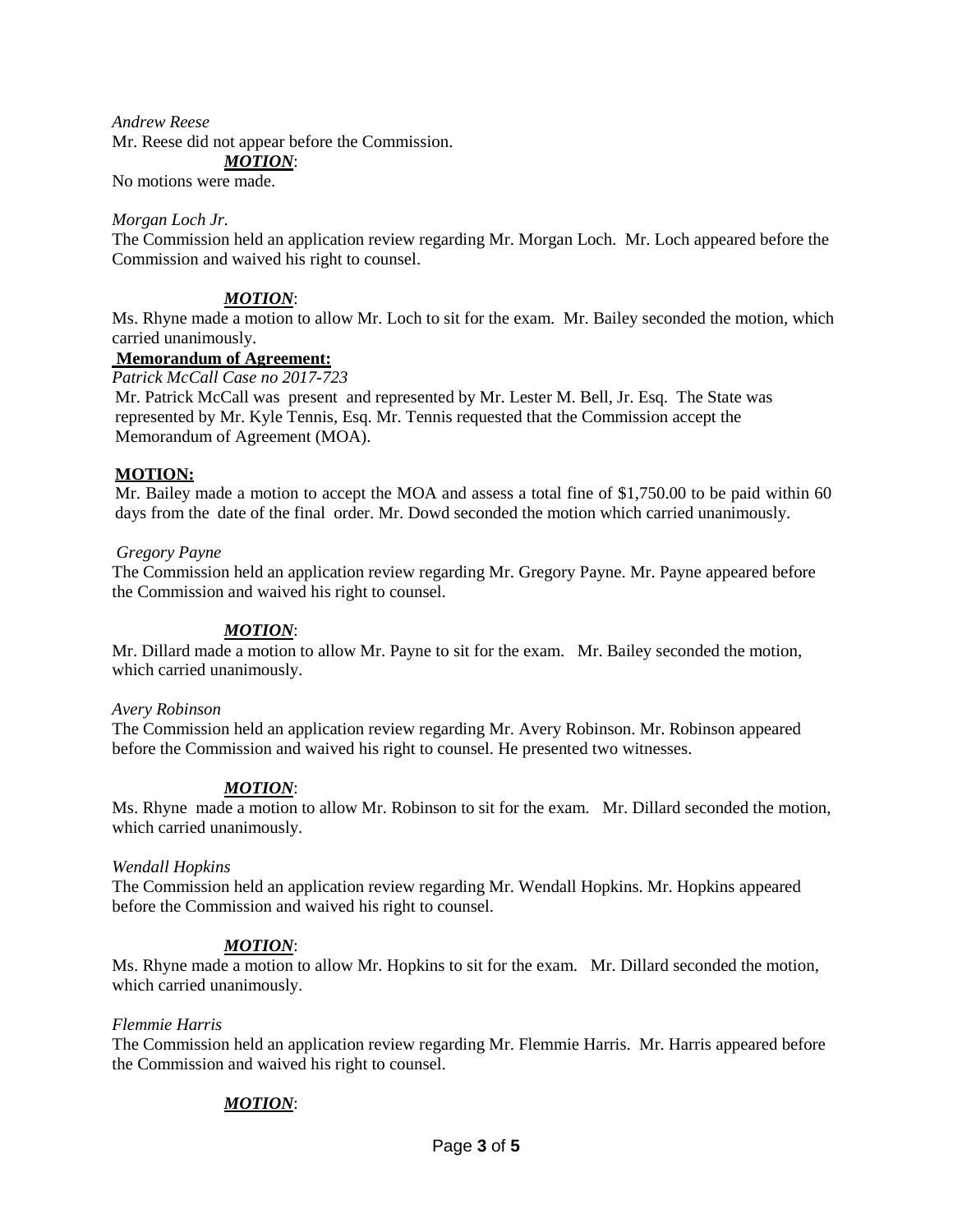Mr. Bailey made a motion to allow Mr. Harris to sit for the exam. Ms. Rhyne seconded the motion, which carried unanimously.

## *Leon Sellers*

Mr. Sellers did not appear before the Commission. *MOTION*: No motions were made.

## *Allen K Blanton*

The Commission held an application review regarding Mr. Allen K. Blanton. Mr. Blanton appeared before the Commission and waived his right to counsel.

## *MOTION*:

Mr. Bailey made a motion to approve Mr. Blanton's request for a specialty registration. Mr. Dowd seconded the motion, which carried unanimously.

## *Randall Scott Banks*

The Commission held an application review regarding Mr. Randall S. Banks. Mr. Banks appeared before the Commission and waived his right to counsel. He presented a witness Karla Thomas.

## *MOTION*:

Mr. Dillard made a motion to allow Mr. Banks to sit for the exam. Mr. Dowd seconded the motion, which carried unanimously.

## **Final Order Hearings:**

*Mr. Jeffery Lurvern Davis Jr. case # 2016-503; 2017-306; 2017-449; 2017-492; & 2017-861*

The Board held a Final Order hearing regarding Mr. Jeffery Lurvern Davis Jr.. Mr. Davis was not present. *MOTION:*

Ms. Rhyne made a motion to adopt the Hearing Officer's Recommendation. Mr. Lemmon seconded the motion, which carried unanimously.

# **Memorandum of Agreement:**

## *Ronnie Carter Case no 2018-71*

Mr. Ronnie Carter was present. The State was represented by Mr. Kyle Tennis, Esq Mr. Tennis requested that the Commission accept the Memorandum of Agreement (MOA).

## **MOTION:**

Mr. Bailey made a motion to accept the MOA and assess a total fine of \$500 to be paid within 60 days from the date of the final order. Mr. Dowd seconded the motion which carried unanimously.

# **Administrator's Remarks:**

# **OIE Report – Mr. Todd Bond:**

*Todd Bond, Chief Investigator of OIE* Mr. Todd Bond, presented the OIE report. Mr. Todd Bond reported the number of investigations today: **Complaints Received –** 162 **Active Investigations –** 226 **Closed Cases –** 208

## **New Business**

A. Recommendations of IRC *MOTION:*